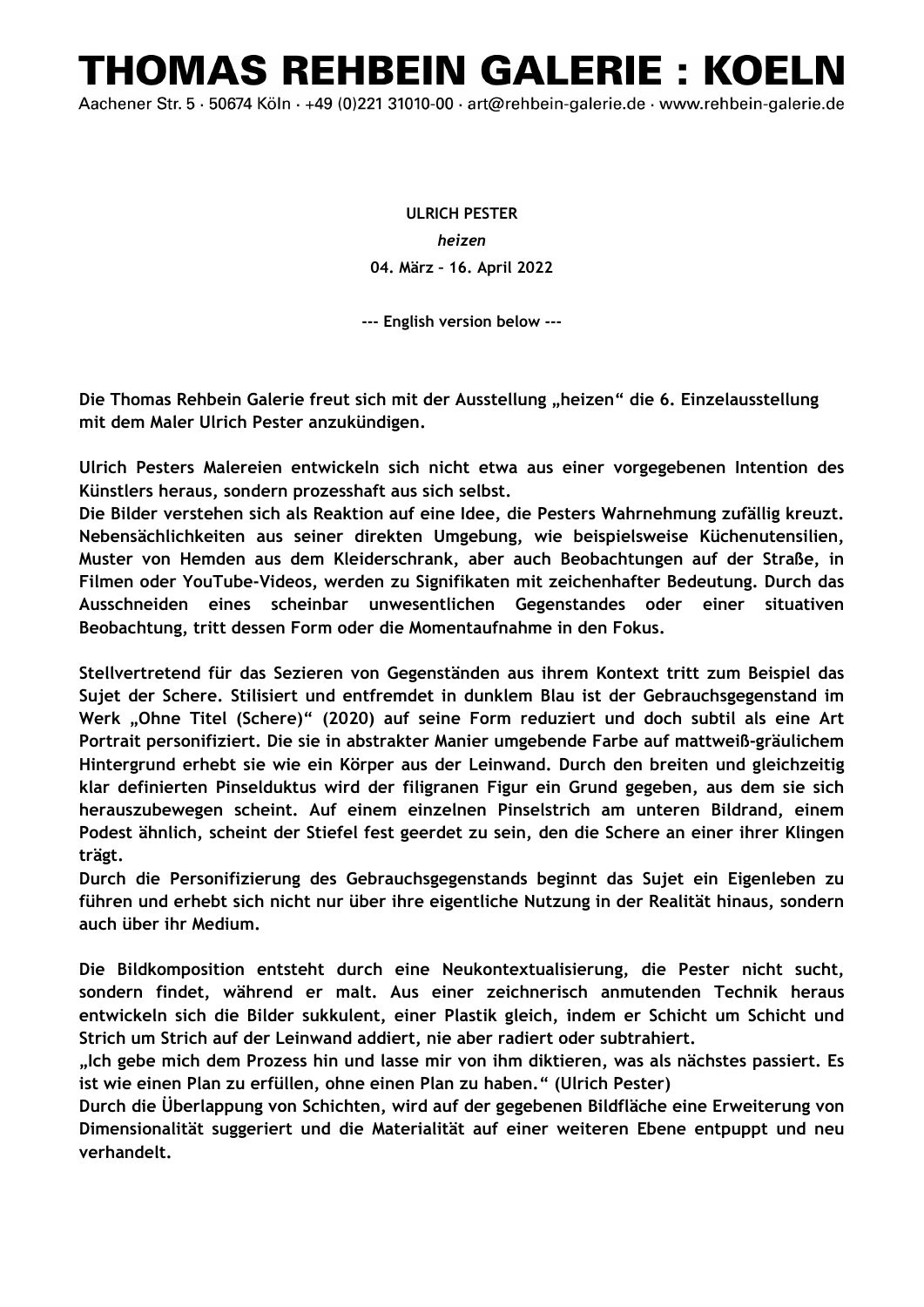**Besonderen Wert legt er auf die Visualisierung jener Prozesshaftigkeit. Er skizziert eine Beobachtung notizartig, überträgt diese als Grundstruktur auf die Leinwand, malt und übermalt und lässt dabei die einzelnen Schichten von Farbe ineinander übergehen, sich ergänzen, ersetzen oder verdecken. Er versucht dabei jedoch nicht zu verstecken, sondern zu entblößen. Stück um Stück schält sich das Thema aus seinem Medium heraus.**

**Durch transparente oder halbtransparente Farben werden die Übermalungen nachvollziehbar und das Betrachten der Werke von Ulrich Pester wird zu einer Spurensuche von Zeitlichkeit im malerischen Akt.** 

**In dem auf einen Bildausschnitt reduzierten Einfangen des scheinbar unterkühlten Körpers in dem Bild "Ohne Titel (Heizen)" (2022), visualisiert Pester ein ausgestrecktes Bein, das an einem Heizkörper in einer Wohnsituation befindlich aufgewärmt wird. Der Rest des sitzenden menschlichen Körpers ist nicht dargestellt und die Szenerie somit nicht auf ein determiniertes Individuum festgelegt.** 

**Scheinbar bruchhaft und doch stellvertretend für eine ganze Geschichte überträgt das Dargestellte ein Gefühl für den Moment, nebensächlich und doch äußerst intim, die Grenze zwischen Malerei und grafischer Bilderzählung überschreitend, sodass Entfremdung und Identifikation auf einer Leinwand koexistieren. Durch die Allgemeingültigkeit und den Blick für das Detail in diesem eingefangenen Augenblick, erklärt sich schlussendlich der Kontext durch den Ausschnitt.** 

**Eine Interaktion zwischen Körpern und Dingen, kommt auch in der Arbeit "Ohne Titel (Scooter)" (2022) zum Ausdruck. Durch den dunkelblauen breiten und kantigen Pinselduktus, der die zu zweit auf dem E-Scooter Fahrenden umgibt, wirkt die Szenerie grafisch. Klare Proportionen in der Komposition sowie der Partnerlook, der beiden bis zur Brust dargestellten anonymisierten Personen geben dem Bild eine nahezu ironische Note. Der Wiedererkennungswert dieses subtilen Moments und auf der anderen Seite die Anonymisierung der beiden Personen sowie dem E-Scooter als Sinnbild der Mobilität unserer heutigen Stadtgesellschaft, verkörpern auch in diesem Werk Nähe und Distanz in symbiotischer Verschmelzung.**

**Dass eine Arbeit beendet ist, bemerkt Ulrich Pester, indem er einen Moment der Klarheit empfindet. Nachdem er sich einem sensorisch intuitiven Zustand hingegeben hat, sieht er dann etwas, das einer intellektuellen Erkenntnis gleicht:**

**"Etwas das plötzlich da ist und eine Art Berechtigung für mich hat. Etwas Eigenes, manchmal Fremdes, losgelöst von der ursprünglichen Idee."** 

**Im besten Falle, so Pester, erzählen ihm seine Werke etwas, dass er selbst vorher nie gedacht habe.**

**Elisa Mosch, 2022**

**NEXT:**

**Stephan Melzl 22. April – 04. Juni 2022 Eröffnung 22. April 2022, 18-21 Uhr**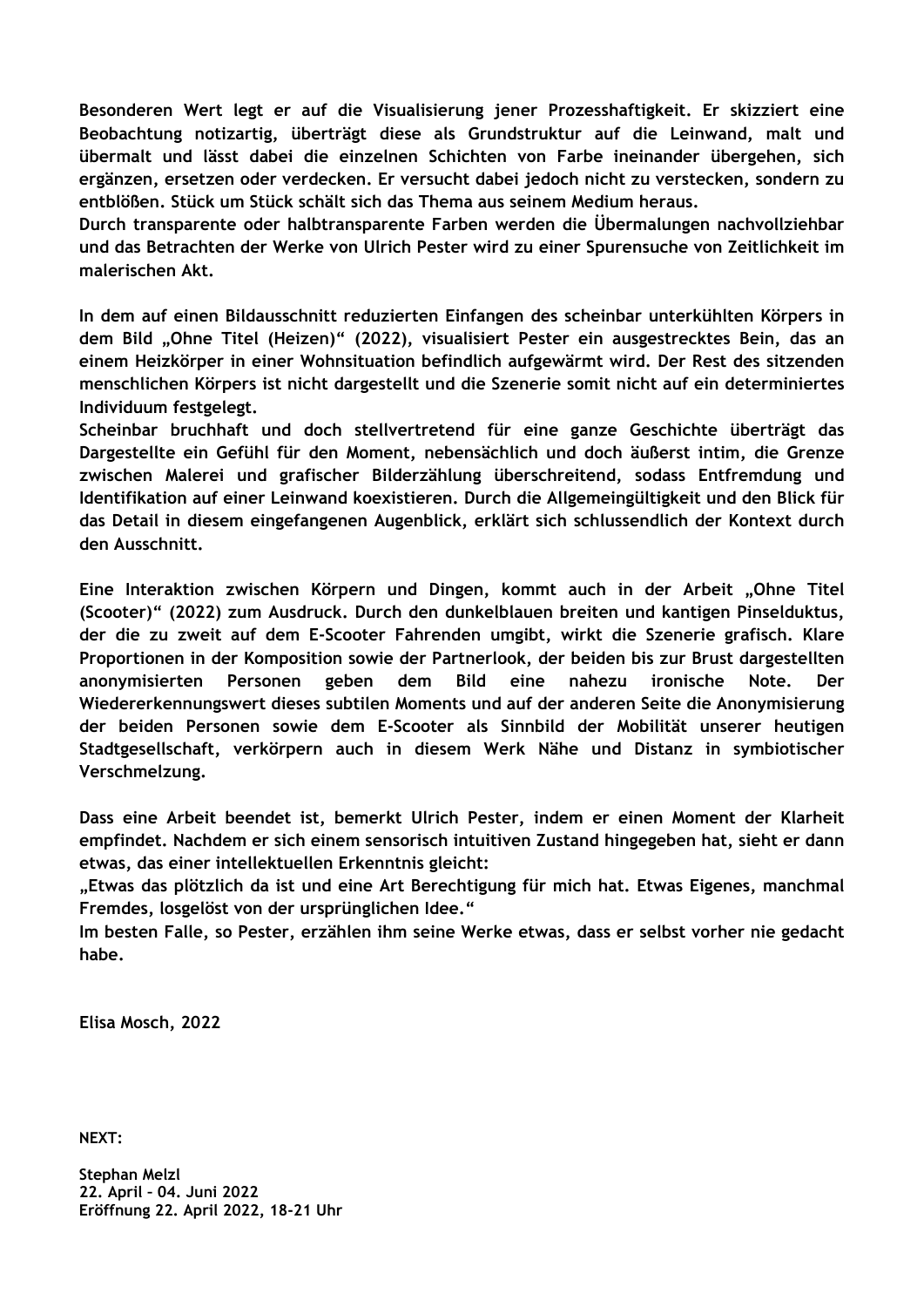## THOMAS REHBEIN GALERIE : KOELN

Aachener Str. 5 · 50674 Köln · +49 (0)221 31010-00 · art@rehbein-galerie.de · www.rehbein-galerie.de

## **ULRICH PESTER** *heizen*  **March 04 – April 16, 2022**

**Thomas Rehbein Galerie is pleased to announce the exhibition "heizen" which is the 6th solo exhibition with the painter Ulrich Pester.** 

**Ulrich Pester's paintings do not develop out of a given intention of the artist, but rather out of themselves as a process. The images are understood as a reaction to an idea that accidentally crosses Pester's perception. Incidental things from his immediate environment, such as kitchen utensils, shirt patterns from the closet, but also observations on the street, in films or YouTube videos, become signifiers with symbolic meaning. By cutting out an apparently insignificant object or a situational observation, its form or the snapshot comes into focus.**

**The subject of scissors, for example, is representative of the dissection of objects from their context. Stylized and alienated in dark blue, the utensil in the work "Ohne Titel (Schere)" (2020) is reduced to its form and yet subtly personified as a kind of portrait. The color surrounding it in an abstract manner on a matt white-greyish background raises the scissors out of the canvas like a body. The broad and at the same time clearly defined brushwork gives the filigree figure a base from which it seems to be moving. On a single brushstroke at the bottom of the picture, resembling a pedestal, the boot that the scissors wear on one of their blades seems to be firmly grounded. Through the personification of the utensil, the subject begins to lead an independent existence and not only rises above its actual use, but also above its medium.** 

**The pictorial composition is created through a new contextualization that Pester does not seek but finds while he is painting. The images develop succulently, like a sculpture, from a technique that seems like a drawing, by adding layer after layer and line by line on the canvas, without ever erasing or subtracting.** 

**"I surrender to the process and let it dictate what happens next. It's like fulfilling a plan without having a plan." (Ulrich Pester)**

**By overlapping layers, an expansion of dimensionality is suggested on the given picture surface and materiality is revealed and renegotiated on another level.**

**He attaches particular importance to the visualization of that processuality. He sketches an observation in the manner of a note, transfers this to the canvas as a basic structure, paints and overpaints, allowing the individual layers of paint to merge, complement, replace or cover one another. However, he does not try to hide, but to expose. Bit by bit, the subject emerges from its medium. Transparent or semi-transparent colors make the overpainting comprehensible and looking at Ulrich Pester's works becomes a search for traces of temporality in the act of painting.**